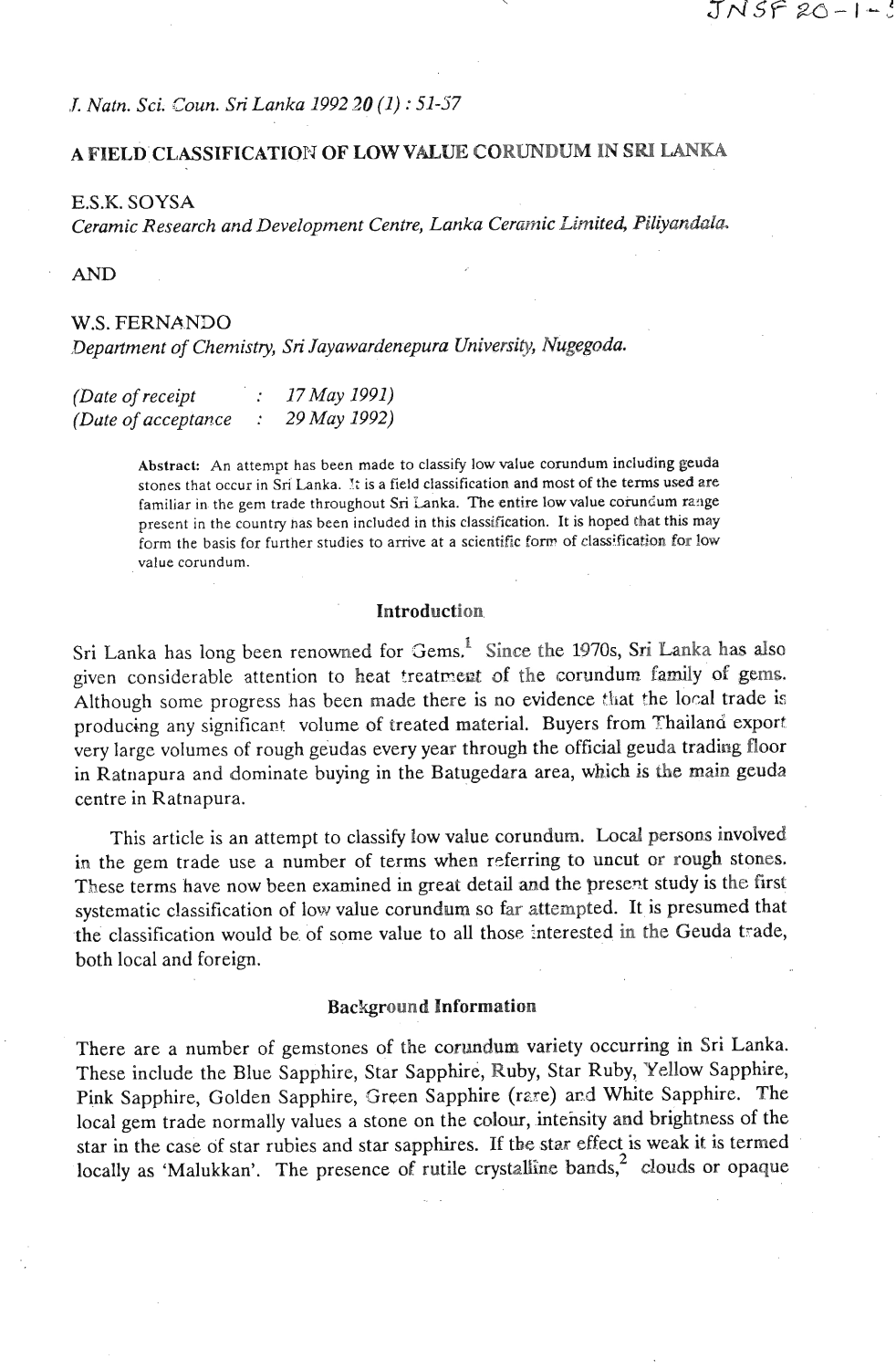white forms in the stone is termed 'Kowanguwa'. When the star effect could be seen it is termed 'Arunool Kowanguwa'. When the stone is devoid of this effect it is termed 'Geuda Kowanguwa'. In other words, corundum with an Arunool Kowanguwa is the star sapphire and star ruby, and one with a weak Arunool Kowanguwa is termed 'Malukkan'. Also stones containing 'Geuda Kowanguwa' are designated 'Geuda Stone'. Up to recent years the geuda stone was discarded as having no economic value. Other defects in corundum stones familiar to local gem trade include :

i. Multi coloured corundum - when there is a combination of the blue and red colours, a local term 'Deguna' is used.

| ii. Uneven colour     | - this variety is termed as Ottu (inky patches).                        |
|-----------------------|-------------------------------------------------------------------------|
| iii. Dark Blue colour | - this variety is a blue coloured stone. It is devoid of<br>reflection. |
| iv. Dark stains       | - this type is termed 'Kahata stone'.                                   |

The above defects have been removed and stones have been treated for market acceptance. The technique is known mainly by gem traders in the southern parts of Sri Lanka. The gem traders from Thailand have initiated the heat treatment of the above named varieties of stones including others in the geuda range of stones that had

#### Classification

The local gem trade classifies low value corundum into six categories. These are listed below.

## Low Value Corundum Classification:

**i.** Low value Ruby

been previously discarded.

- **11.** Yellow Corundum (Pushparaga)
- **iii.** Multi coloured Corundum
- iv. White Corundum
- v. Blue Geuda
- vi. Blue Ottu (Inky Blue)

#### i. Low Value Ruby

This category is divided into a number of varieties each being given a particular name (Figure 1).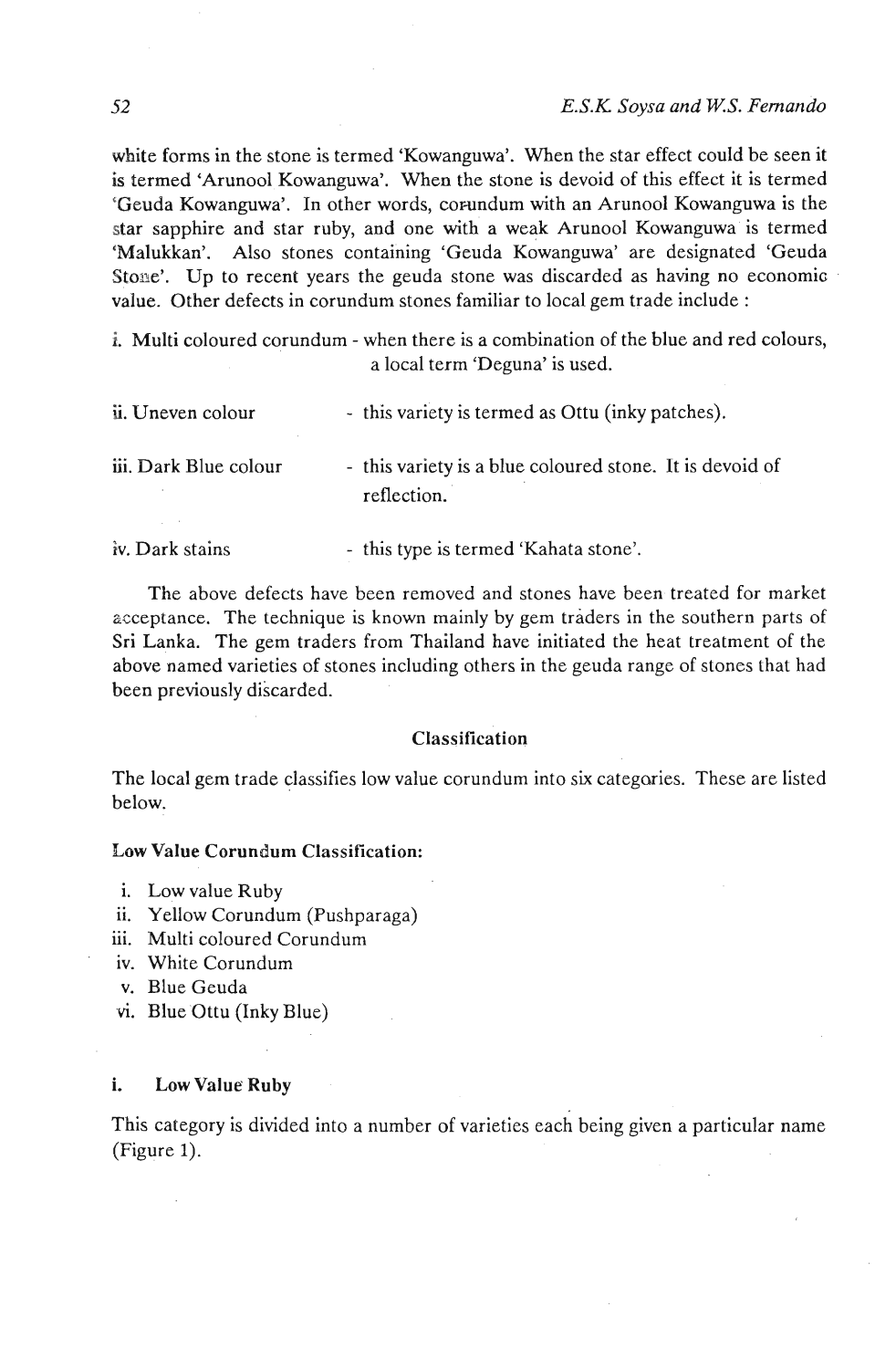

### Figure 1

Ruby Malukkan is a star ruby with a weak star effect. The ruby silky geuda is classified into 3 categories, the Red Kahata **Silky** stone is dark browpish in colour, the thick variety is composed of a number of rutile crystals and is fairly cloudy ad the young variety contains less rutile crystals and is also cloudy; this stone is however, fairly clear. The ruby milky geuda stones show **milky** clouds altholgh the surface has no silky effect. The thick variety shows thick milky clouds whilst the thin variety exhibits less clouds, and is fairly transparent. The Pinkish geuda or Ratulunu variety (red onion) also contains crystalline bands of rutile and is cloudy. This variety is further classified with the silky thick and young variety and *milky* thick and young variety. The Ruby or Ratu Ottu is a variety which is stained with blue patches. The Kahata Ratu is a stone with dark brown stains.

#### ii. Yellow Corundum (Pushparaga)

The yellow corundum is divided into five main groups (Figure 2).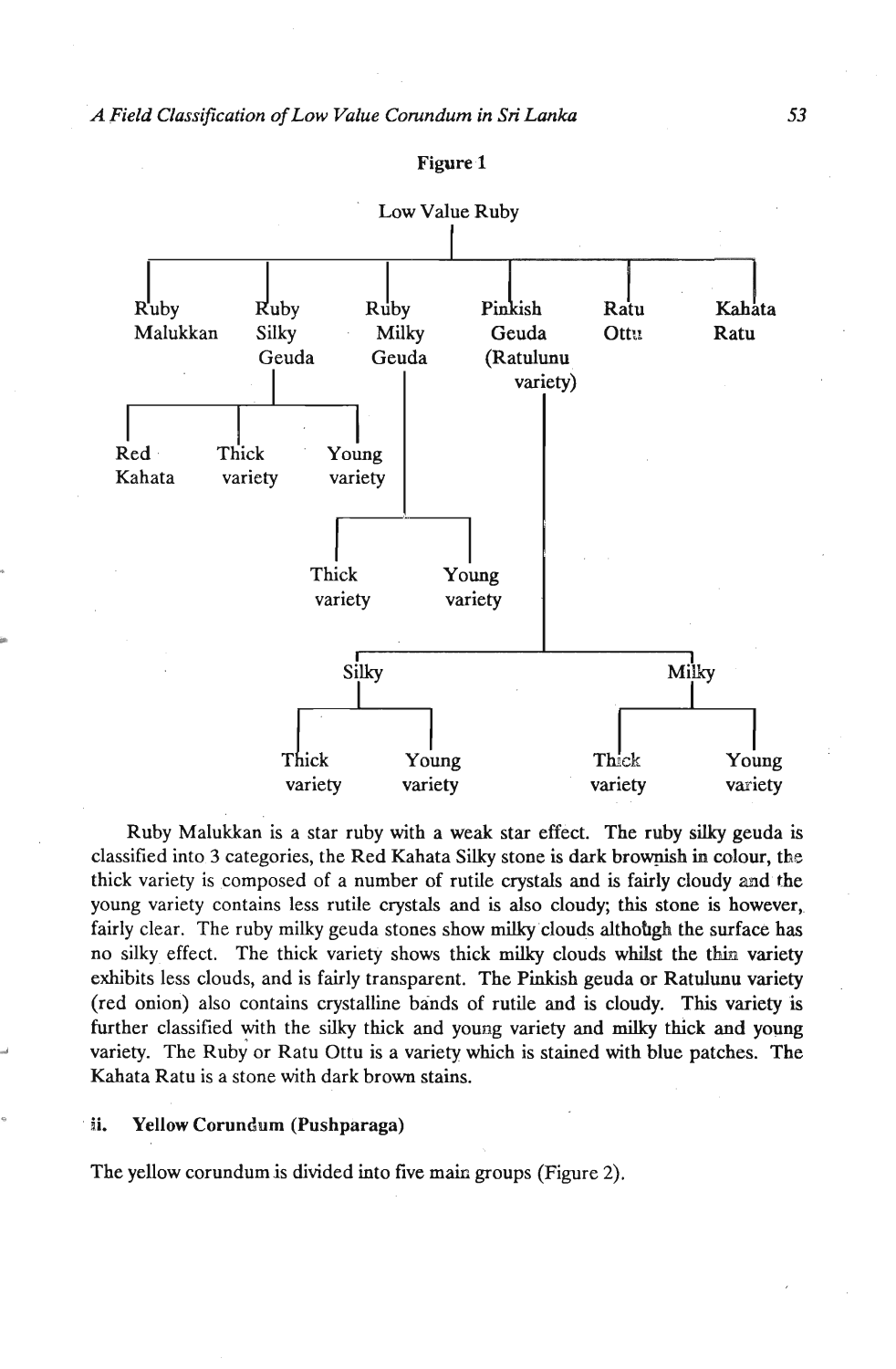



The low value yellow corundum is divided into 5 groups : The yellow silky variety is composed of rutile crystal layers and is further divided into a thick and young variety. In the Kowangu pushparaga, crystals of rutile are in patches cr lines without a cloudy effect. The yellow milky geuda is composed of a milky cloudiness sometimes in patches which is again classified into thick milky or young milky stones. The Dun quality stone is composed of a bluish white smoky material inside the stone. The other variety contains blue colour patches within the stone.

**iii. Multi Coloured Corundum** 

The multi coloured corundum may be classified as in Figure 3.



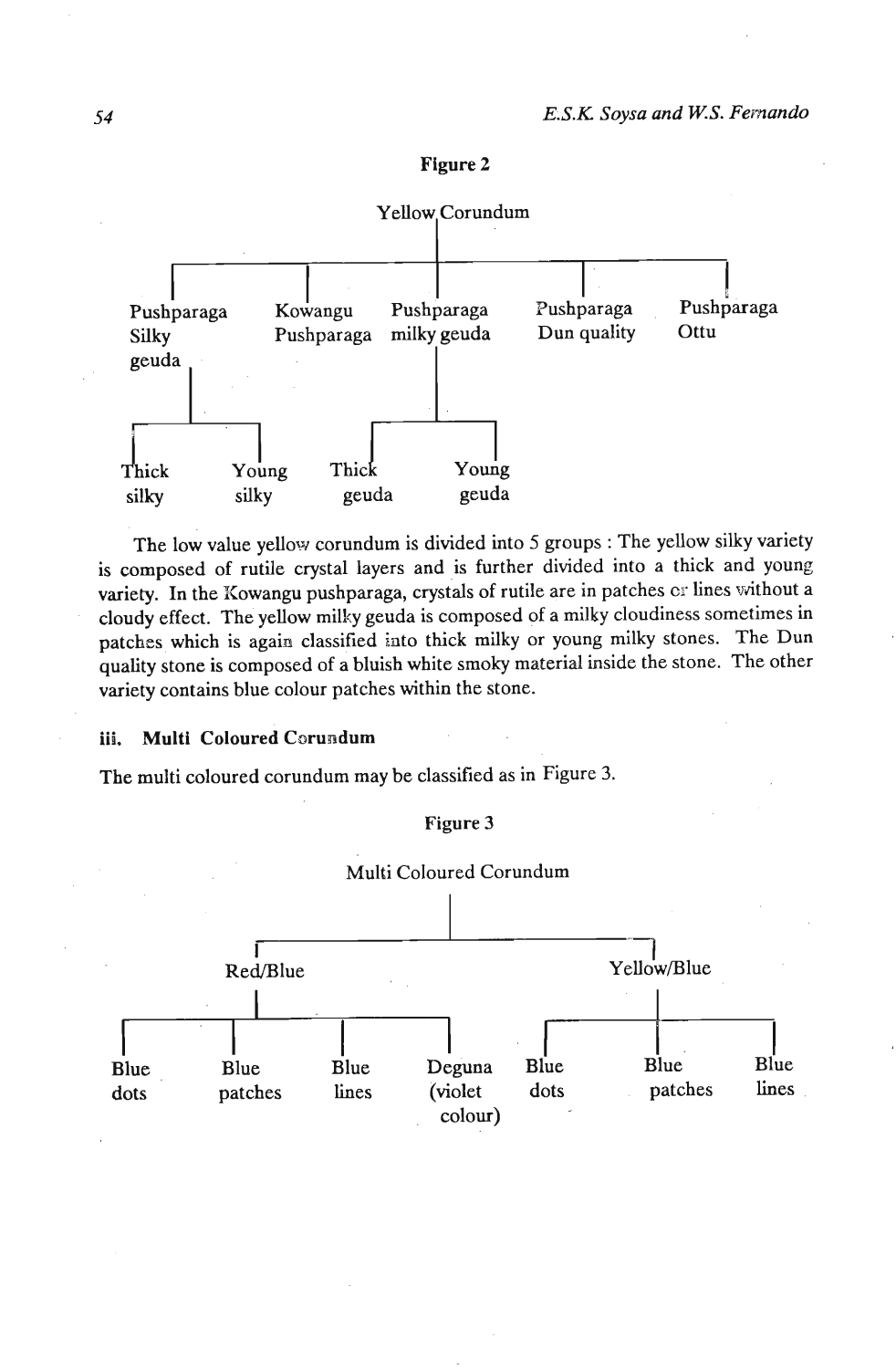The multi coloured varieties are mainly the Slue/Red and Blue/Yellow stones. The Blue/Red stones are classified into 4 categories depending on the nature of the blue stain, they include blue dots, blue patches and blue lines, also in this group are the Deguna stones which are violet in colour. The Slue/YelIow varieties are similarly classified into 3 types - dots, patches and lines.

### iv. White Corundum

The colourless varieties of corundum are classified as white sapphires (Figure 4).



Figure 4

The Ural Ottu is characterized by the presence of a slight blue colouration on one surface. The Dun quality has a pale blue smoky appearance inside the stone. The geuda variety contains a white or pale blue cloudy or a banded effect inside the stone. These inclusions or the effect is termed geuda Kowanguwa. The dot quality contains very small or tiny blue dots inside the stone. The geuda variety is further divided into 3 groups - silky, milky and diesel qualities. The silky variety due to the presence of crystalline rutile bands exhibits a silky effect. The clear stones are called young silky geuda and the not too clear variety is termed thick silky. If the silky varieties show a dark brownish tint, it is called Kahata silky geuda. The milky geuda stones show a cloudy effect inside the stone. As for the silky varieties, if the stone is fairly clear it is termed young milky and less clear varieties are named thick milky geudas. The milky geudas may on occasions exhibit a bluish tint inside the milky cloudy effect. This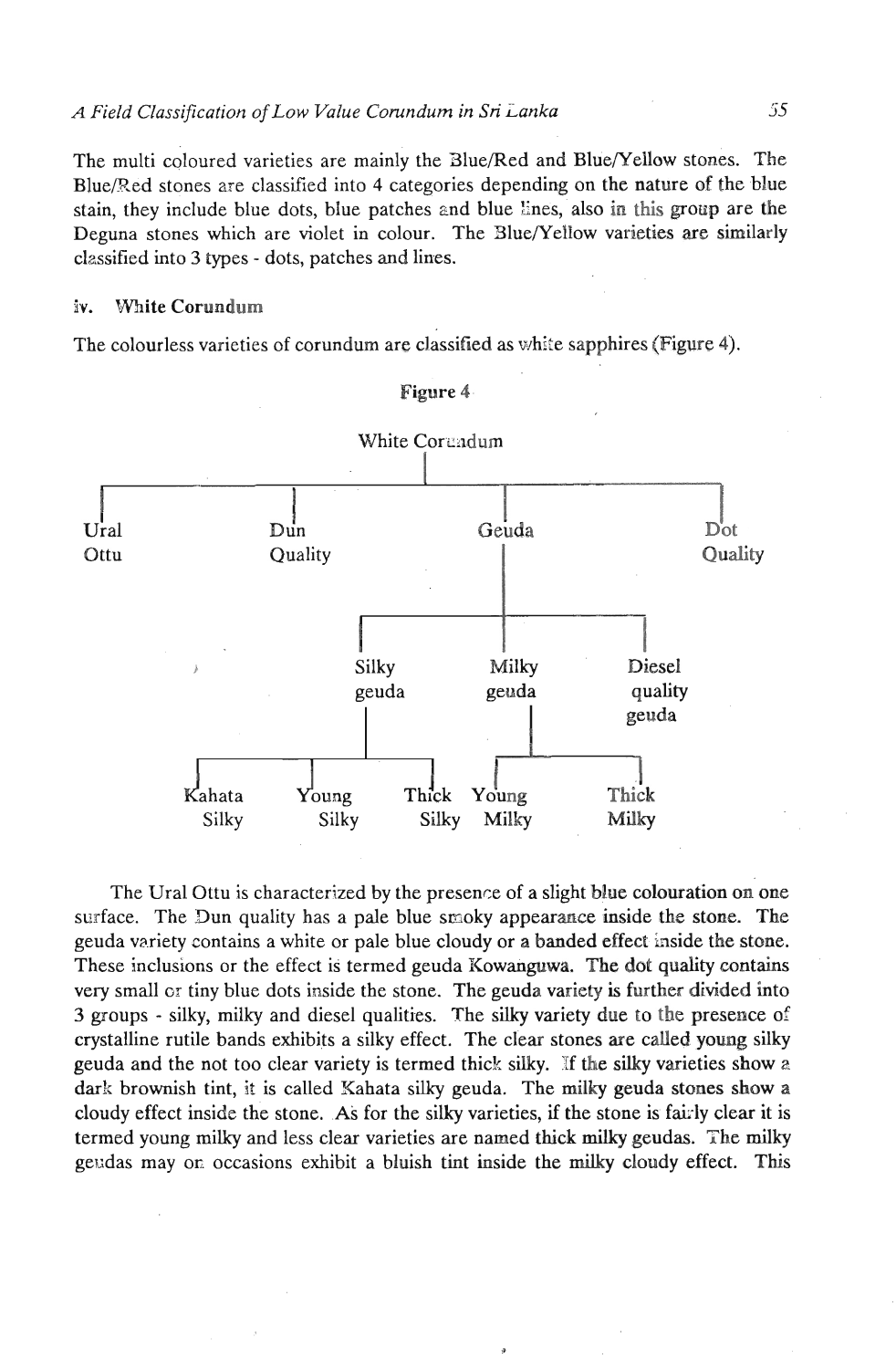variety of geuda gives the sheen or radiance or the colour effect exhibited by diesel. In fact it gives the colour of diesel.

#### **v. Blue Genda**

The blue geuda is classified as listed in Figure 5.



The term blue geuda is applied to mean a blue sapphire containing crystalline rutile as clouds, bands or patches inside the stone. In other words a blue sapphire showing a Kowanguwa effect (patches) is termed blue geuda. When the blue silky variety of geuda contains a dark brown colour it is termed Kahata blue silky geuda; when a silky effect is shown it is termed blue silky geuda and the tern; blue milky geuda is used when a milky effect is shown. Both these varieties are again divided into the young and thick varieties. When the blue geuda stone shows a very weak star effect it is termed Malukkan.

# **vi.** Blue Ottu

Corundum stones with a blue colour stain not uniformly distributed is termed Blue Ottu. (Figure 6)